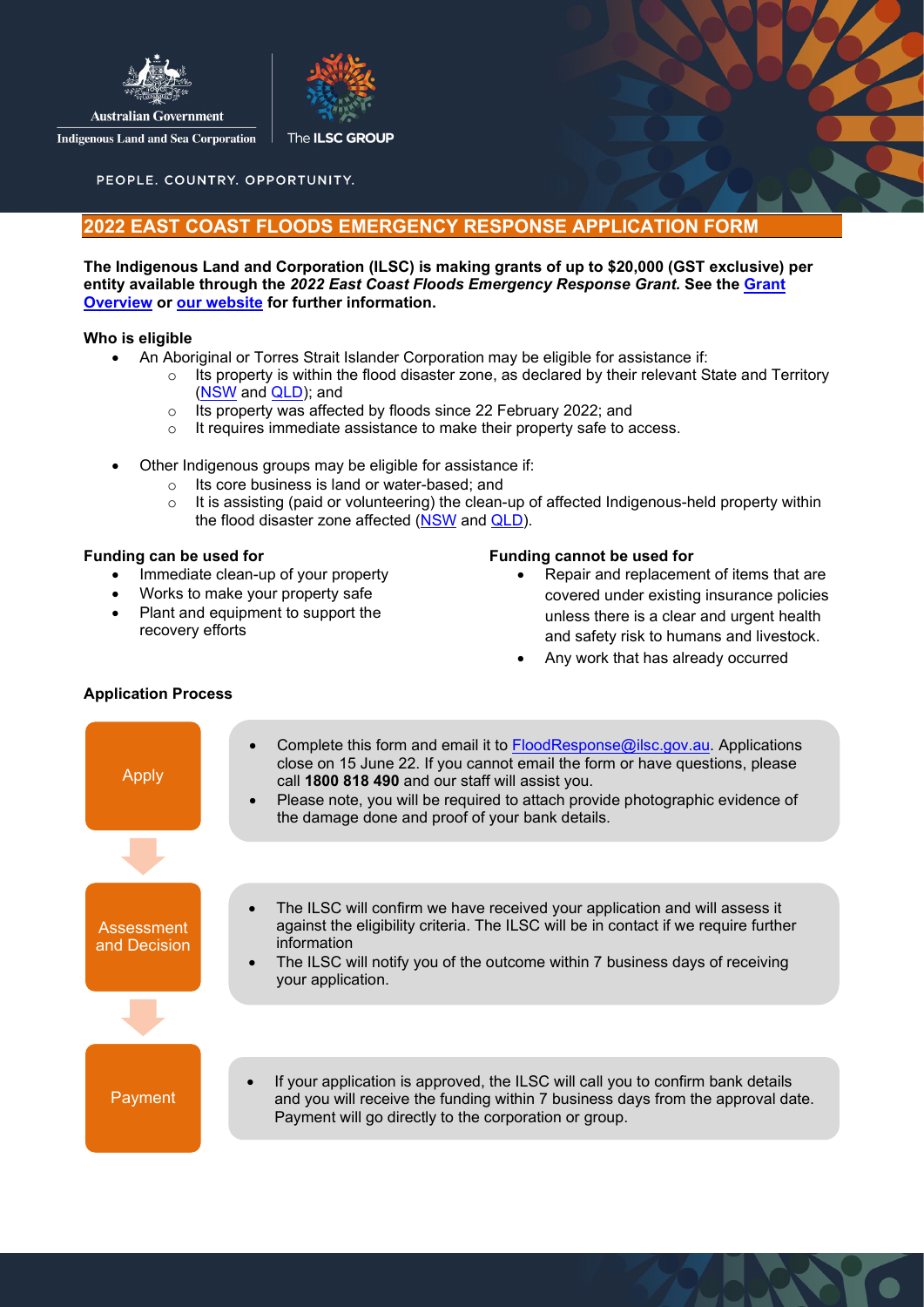

**1. Applicant details** *(person or organisation applying for the funding)*

Applicant *(name of organisation making the application)*:

Physical address:

Postal address:

Phone:

Email:

Website:

**2. Contact person details** *(person authorised to communicate with the ILSC about this application)*

Name (if different from above):

Position/title:

Physical address (if different from above):

Postal address (if different from above):

Phone:

Email:

**3. Please tick ( ) the category that best describes the person or organisation applying for funding.**

2

**Incorporated organisation** that is Indigenous-controlled

Aboriginal or Torres Strait Islander Land Trust

Body corporate under State or Territory legislation

Native Title Prescribed Body Corporate

Private company, partnership or trust

Statutory body

Indigenous Land Management Organisation/Group

# **4. Please provide your ABN (***if you have one***):**

# **5. Are you registered for GST?**

☐ **Yes** ☐ **No**

**6. Number of members in your organisation**

**Number of Indigenous members Total number of members**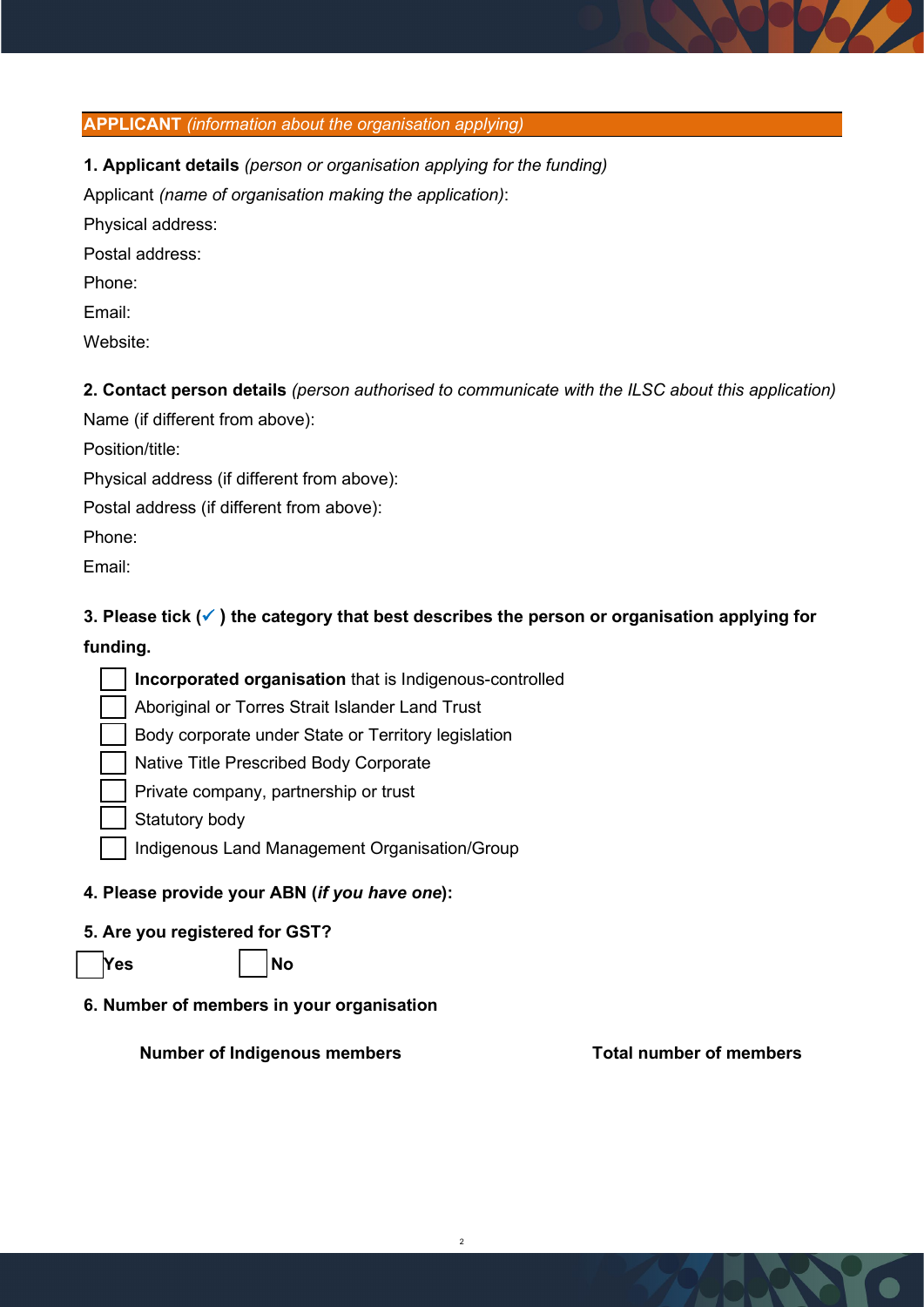**7. Please provide a brief overview of your organisation/operation including the main use of your property.**

**For Indigenous groups applying to support the clean-up, please outline your role in delivering management services on Indigenous held land or waters.** 



### **8. Have you received ILSC Assistance previously?**

☐ **Yes** ☐ **No**

**PROPERTY DETAILS** *(information about the property that will be associated with the grant)* 

### **9. Please provide details of the property(s) to which this application relates.**

Property name (if applicable):

Street number, name and type:

Suburb/town:

State and postcode:

Legal description (if known):

Lot on plan (if known):

Current land use:

### **10. Is the property owner an Indigenous person or Indigenous-controlled organisation?**



☐ **Yes** ☐ **No**

# **11. Please tick ( ) the category that best describes the applicant's relationship with this property.**



The applicant is the property owner.

The applicant leases, rents or licenses the property.

The applicant seeks to complete remediation works on other Indigenous held land.

### **12. If the property is NOT owned by the applicant, please provide details of the current owner.**

Name of organisation or person that owns the land:

Telephone:

Email:

Property owner's address:

Postal address (if different from above):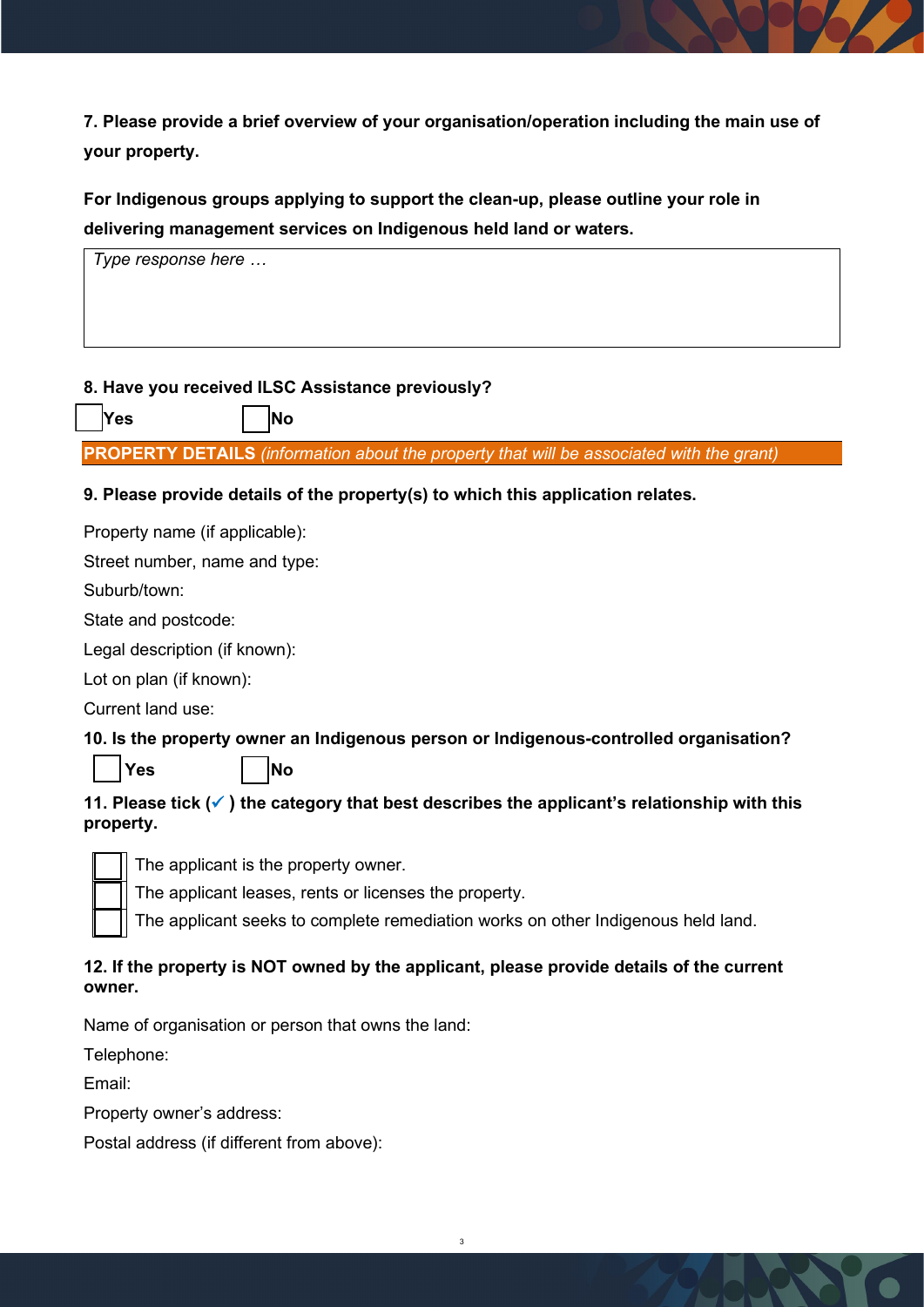**13. Do you require consent from the owner to undertake this project?**

|  | M |
|--|---|
|  |   |

**14. If Yes, do you provide consent for the ILSC to contact the land owner to confirm their approval of the proposed activities?**

| Yes | <b>No</b> |
|-----|-----------|
|-----|-----------|

### **FUNDING REQUEST**

☐ **Yes**

**15. Please provide the date of the flood and describe the nature of the damage sustained by the property(s) subject to this application. Please attach photos of the damage described.**

| Type response here |  |  |  |
|--------------------|--|--|--|
|                    |  |  |  |
|                    |  |  |  |
|                    |  |  |  |

**16. Describe what assistance you are applying for and how this will ensure safe and secure access and use of the property(s)?**

| Type response here |  |  |
|--------------------|--|--|
|                    |  |  |
|                    |  |  |
|                    |  |  |

**17. Are there current property and contents insurance policies for the property(s)?** ☐ **Yes** ☐ **No**

*\* Please note the ILSC is unable to fund the repair and replacement of items that are covered under existing insurance policies unless there is a clear and urgent health and safety risk to humans and livestock.*

**18. What contractors are required to complete the required works; have they been contacted and when will they be available to complete the required works?**

*Type response here …*

**19. You may apply for up to \$20,000 (GST exclusive). How much funding (GST exclusive) are you applying for?**

4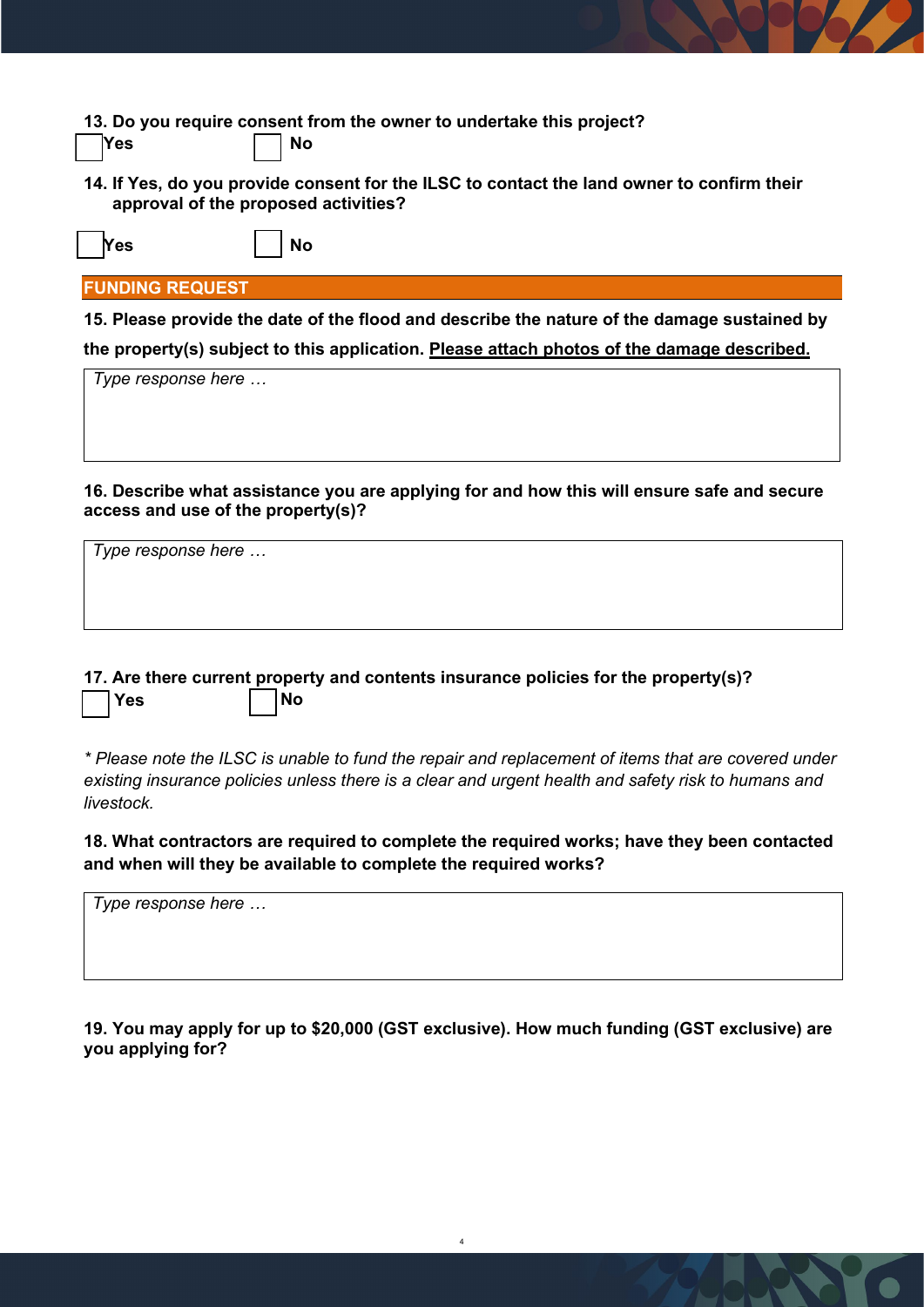**20. Please complete the Budget Table below specifying the items required and the proposed cost of each item:**

### **BUDGET TABLE**

| Item*                                                              | Cost<br>(GST exclusive) |
|--------------------------------------------------------------------|-------------------------|
| Example: materials to repair stock fences destroyed by floodwaters | \$10,000                |
|                                                                    |                         |
|                                                                    |                         |
|                                                                    |                         |
|                                                                    |                         |
|                                                                    |                         |
|                                                                    |                         |
| <b>Total Funding</b>                                               |                         |

### **PAYMENT DETAILS**

**21. Please provide your bank details to allow us to make payment by direct deposit. Please attach one of either:**

- **Copy of your bank statement**
- **Your letterhead with confirmation of your bank details**
- **Copy of a stamped bank deposit slip with bank details noted**
- **Voided cheque with bank details noted**

**If needed, an ILSC staff member will be in contact with you to confirm these details.** 

Bank:

Branch:

Account Name:

 $RSB$ 

Account Number:

**LEGAL INFORMATION** *(PLEASE READ CAREFULLY BEFORE SIGNING)*

#### **Privacy Statement**

In order to properly assess this application, the Indigenous Land and Sea Corporation (ILSC) needs to collect the personal information contained in this application. The ILSC may need to disclose the personal information to other entities or the Australian Government but only if necessary to assess this application, for a related purpose or if required by law.

The application may contain the personal information of other people. The applicant is aware that he/she should tell these other people if their personal information is in this application and make sure they are aware of this privacy statement.

Even if a person is not made aware that their personal information has been included in this application, the ILSC will still collect that personal information for the purpose of assessing the application.

The ILSC's Privacy Policy contains further information on how to access personal information or how to complain about a privacy breach. This can be found on the ILSC's website.